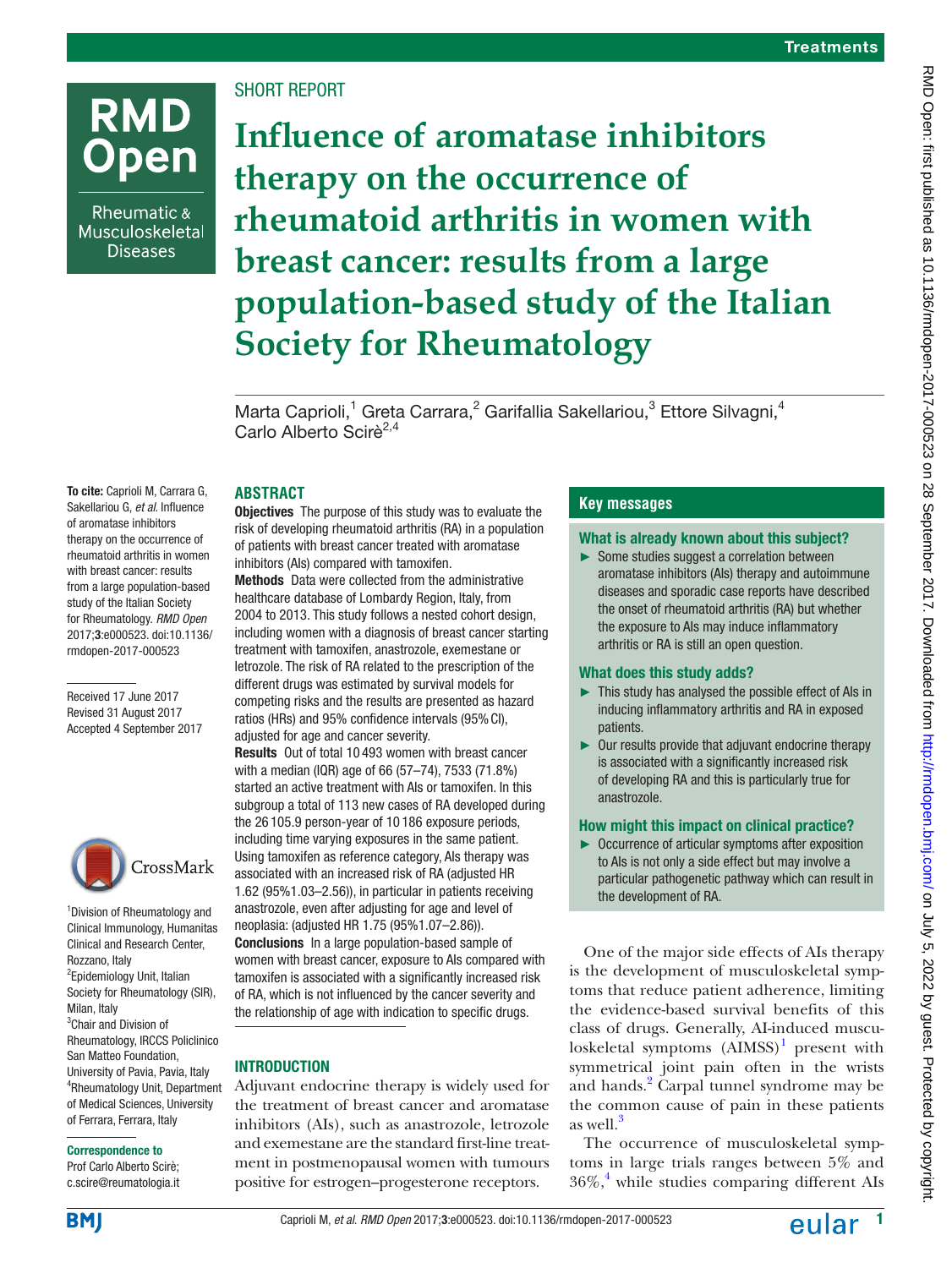have shown no significant difference in the incidence of arthralgia between these treatments.<sup>2</sup>

In several practice-based studies, the incidence rates of AIMSS were higher than those reported in randomised controlled trials (RCTs), ranging from 32% to 47%, with a rate of discontinuation of  $13\% - 50\%$ .

Whether musculoskeletal symptoms can be attributed to an underlying rheumatologic disease remains unknown. Some studies suggest an association between AIs and Sjögren's syndrome  $(SS)^{67}$  and a recent study reported two cases of calcinosis, Raynaud phenomenon, oesophageal dysmotility, sclerodactyly, telangiectasia (CREST) syndrome, one of rheumatoid arthritis (RA) and one of SS, with a cumulative incidence of 5.3% of autoimmune disease under AIs treatment.<sup>8</sup>

Sporadic case reports have described the onset of RA in patients who started therapy with  $\text{AIs}^{8-10}$  or tamoxifen, $\frac{11 \text{ } 12}{2}$  including the development of multiple subcutaneous rheumatoid nodules on letrozole therapy, improving after treatment discontinuation.<sup>[13](#page-4-6)</sup>

The Clinical, Immunologic and Radiographic Features of the Aromatase Inhibitor Arthralgia Syndrome (CIRAS) study evaluated the association between AIs and clinical and imaging signs of inflammatory arthritis in women with breast cancer with hand pain, showing no significant differences between exposed and unexposed patients in terms of disease activity score, inflammatory markers, diagnosis of RA or other autoimmune disease.<sup>1</sup> Due to the restriction to patients with pain, the CIRAS study did not evaluate the relationship between AIs and the risk of RA, but compared inflammatory signs in symptomatic patients. Therefore, whether the exposure to AI may induce inflammatory arthritis or RA is still an open question. Chen *et al* retrospectively analysed data from 238880 women with breast cancer in USA, evaluating the relationship between the risk of Systemic Lupus Erythematosus (SLE) or RA and the exposure to selective oestrogen receptor modulators—SERM (tamoxifen, raloxifene and toremifene) or AIs (anastrozole, exemestane, formestane, letrozole and aminoglutethimide). $^{14}$  $^{14}$  $^{14}$ Compared with the general population, both patients exposed to SERM and AIs showed an increased risk of RA, with the highest risk in patients with persistent (>12 months) exposure to SERMs; concerning the risk of developing SLE, instead, only SERM were associated with a significantly higher risk. These findings are supported by biological data, as stated by a recent review by Alpizar-Rodriguez *et al*<sup>15</sup>; oestrogens, in fact, are supposed to act as either anti-inflammatory or proinflammatory agents, depending on serum concentrations, ovarian ageing, distribution of oestrogen receptors (ER). An acute decline in oestrogens bioavailability is thought to be responsible of the proinflammatory effect resulting in increased overall risk of RA development (postmenopausal period, early menopausal age, postpartum, use of oestrogens inhibiting drugs) and is already known that inflammatory mediators are thereby responsible for

aromatase activation, conversely resulting in increased conversion of androgens to oestrogens.<sup>[16](#page-4-9)</sup>

On this basis, the purpose of this study was to evaluate the risk of developing RA in a large population-based sample of women with breast cancer treated with AIs after mastectomy.

# **METHODS**

This is a nested retrospective cohort study on administrative healthcare databases (AHD) of Lombardy Region, Italy (>10 000 000 inhabitants).

Data were retrieved between 1 January 2004 and 31 December 2013 by record linkage and include demographic variables (birth date, gender, death date), drug delivery (Anatomical Therapeutic Chemical (ATC) classification, date of delivery, quantity), disease certification by rheumatologist ('exemption code', date of certification), outpatient services (International Classification of Diseases (ICD)-9CM procedure code and date) and hospital admissions (beginning and end of hospitalisation, ICD-9-CM diagnosis code and disease-related group (DRG) classification).

The database population included patients with RA (prevalent and incident cases) and four age-matched and sex-matched controls from the general population. The study population included the subgroup of women who underwent to mastectomy (DRG 257-258-259-260 or ICD-9-CM diagnosis 174), with at least one exposure to adjuvant endocrine therapy in the follow-up, and without already established diagnosis of RA at the time of mastectomy. Incidence of RA occurring during the follow-up was defined according to the first step of the RECord linkage on Rheumatic Diseases (RECORD) study algorithm: certification of RA by a rheumatologist (exemption code 006.714.0) or RA code (714.0) in the hospital discharge form or the prescription of leflunomide, tocilizumab, abatacept or gold salts.<sup>17</sup>

Access to data was granted by the General Directorate of Health for the purpose of RECORD study protocol of analysis, a study promoted by the Italian Society for Rheumatology which aims to set up a national surveillance system to monitor the health burden of rheumatic diseases in Italy using data from AHD; aims of this project are evaluating the frequency of RA burden, the impact of the disease and its treatment on disease outcomes at population level and the quality of care delivered to patients with RA.

Level of neoplasia was defined according to relevant (ICD-9-CM codes as localised (ICD9-CM 174.0–174.9), node-positive (ICD9-CM 196.3), metastatic (ICD9-CM 198.81), unspecified.

Exposures to tamoxifen, anastrozole, letrozole or exemestane (ATC L02BA01, L02BG03 and L02BG04 L02BG06) were defined by the drug delivery recorded in the AHD. Exposure was considered changing during the follow-up. A patient was considered exposed to a specific treatment from the first prescription of drug until the last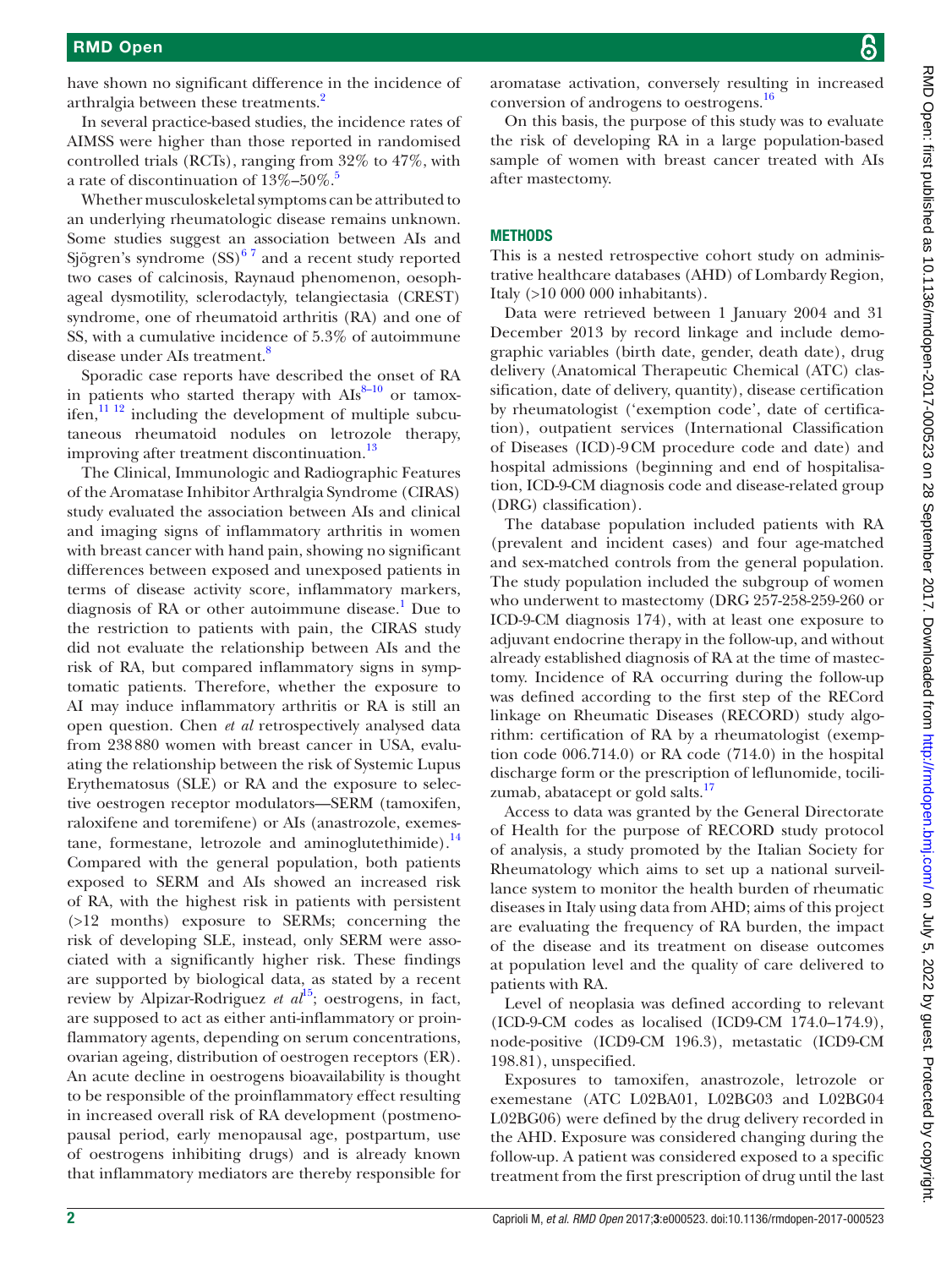<span id="page-2-0"></span>

| Table 1<br>Study sample characteristics                     |                      |  |  |  |
|-------------------------------------------------------------|----------------------|--|--|--|
| N                                                           | 7533                 |  |  |  |
| Age (years), median, SD (IQR)                               | 65.21, 11.72 (58–74) |  |  |  |
| ICD9-CM code, N (%)                                         |                      |  |  |  |
| 174.0 Nipple and areola                                     | 97 (1.29)            |  |  |  |
| 174.1 Central portion                                       | 407 (5.40)           |  |  |  |
| 174.2 Upper-inner quadrant                                  | 690 (9.16)           |  |  |  |
| 174.3 Lower-inner quadrant                                  | 437 (5.80)           |  |  |  |
| 174.4 Upper-outer quadrant                                  | 2638 (35.02)         |  |  |  |
| 174.5 Lower-outer quadrant                                  | 490 (6.50)           |  |  |  |
| 174.6 Axillary tail                                         | 19 (0.25)            |  |  |  |
| 174.8 Other specified sites of<br>female breast             | 791 (10.50)          |  |  |  |
| 174.9 Malignant neoplasm of<br>breast (female), unspecified | 1765 (23.43)         |  |  |  |
| 196.3 Secondary malignant<br>neoplasm of lymph nodes        | 1801 (23.91)         |  |  |  |
| 198.81 Secondary malignant<br>neoplasm of breast            | 19 (0.25)            |  |  |  |

ICD9-CM, international classification of diseases-clinical modification.

one plus 6 months, to consider the coverage period of drug also after its withdrawal, or until the first prescription of subsequent drug, and censored accordingly.

#### Statistical methods

The association between AIs exposure and RA was assessed by survival models of RA development using death as competing risk, with time-dependent covariates. Results were presented as HR and 95% CI, crude and adjusted for prespecified confounders (age at surgery, level of neoplasia). Interaction with age and time varying effects were also explored. The analyses were performed using the R statistical environment.<sup>18</sup>

#### **RESULTS**

A total of 7533 women with breast cancer were eligible to be included in the analyses. Demographic and specific ICD-9-CM diagnoses are reported in [table](#page-2-0) 1.

The study sample remained under observation for a total of 26105.9 person-year. In this observation time, a total of 113 new cases of RA developed, corresponding to

a crude incident rate (IR) of 4.33 per 1000 person-years (95%CI 3.57 to 5.20).

The number of incident cases of RA, exposure periods and person time according to the exposure to different drugs are detailed in [table](#page-2-1) 2. A total of 1507 women was exposed either to tamoxifen or to AIs; a total of 23 new cases of RA occurred in this subgroup.

Using tamoxifen as reference category, AIs therapy was associated with an increased risk of RA (adjusted HR 1.62 (95%CI 1.03 to 2.56)), in particular in patients receiving anastrozole, even after adjusting for age and level of neoplasia [\(table](#page-3-2) 3). Interaction with age was not statistically significant and no time varying effects were observed.

#### **DISCUSSION**

In a large population-based sample of women with breast cancer, the exposure to AIs compared with tamoxifen is associated with a 60% increase of the risk of developing RA, independently by the cancer severity and the relationship of age with indication to specific drugs.

Our main results are consistent with those deriving from a large, US population-based observational study on AHD by Chen *et al.*<sup>[14](#page-4-7)</sup> The analysis of data from 238880 women with breast cancer in USA between 1999 and 2013 marked a relationship between the probability of RA and the exposure to SERM or AIs. Compared with the general population, patients exposed to SERM and AIs for less than 11 months showed an increased risk of RA (OR for SERM 1.26, 95%CI 1.13 to 1.41; OR for AIs 1.32, 95%CI 1.21 to 1.44), with the highest risk in patients with persistent (>12 moths) exposure to SERMs (OR for SERM 2.41, 95%CI 1.92 to 3.02; OR for AIs 1.85, 95%CI 1.57 to 2.17).

Our study specifically aimed to compare the risk of RA associated to AIs compared with tamoxifen, given the higher occurrence of AIMMS in patients treated with AIs. Our results are also supported by basic science evidence. Oestrogens are produced from androgenic precursors through the enzymatic activity of aromatase and exert wide effects by binding to receptors present on many tissues. Aromatase is the key enzyme for the conversion of androgens into oestrogens and in patients with RA, low levels of androgens and high levels of oestrone are found in the synovial fluid.<sup>16</sup> A possible but speculative explanation of our result could also be provided by an

<span id="page-2-1"></span>

| Incidence rate in the study sample according to drug exposure<br>Table 2 |                                  |                     |                         |                                    |  |  |
|--------------------------------------------------------------------------|----------------------------------|---------------------|-------------------------|------------------------------------|--|--|
|                                                                          | Incident rheumatoid<br>arthritis | <b>Person-years</b> | <b>Exposure periods</b> | Incident rate *1000/yr<br>(95% CI) |  |  |
| Tamoxifen                                                                | 26                               | 8650.2              | 3371                    | 3.01 (1.96 to 4.40)                |  |  |
| Aromatase inhibitors                                                     | -87                              | 17455.7             | 6815                    | 4.98 (3.99 to 6.15)                |  |  |
| Anastrozole                                                              | 50                               | 9457.8              | 3170                    | 5.29 (3.92 to 6.97)                |  |  |
| Letrozole                                                                | 30                               | 6626.6              | 2785                    | 4.53 (3.05 to 6.46)                |  |  |
| Exemestane                                                               |                                  | 1371.3              | 860                     | $5.10$ (2.05 to 10.5)              |  |  |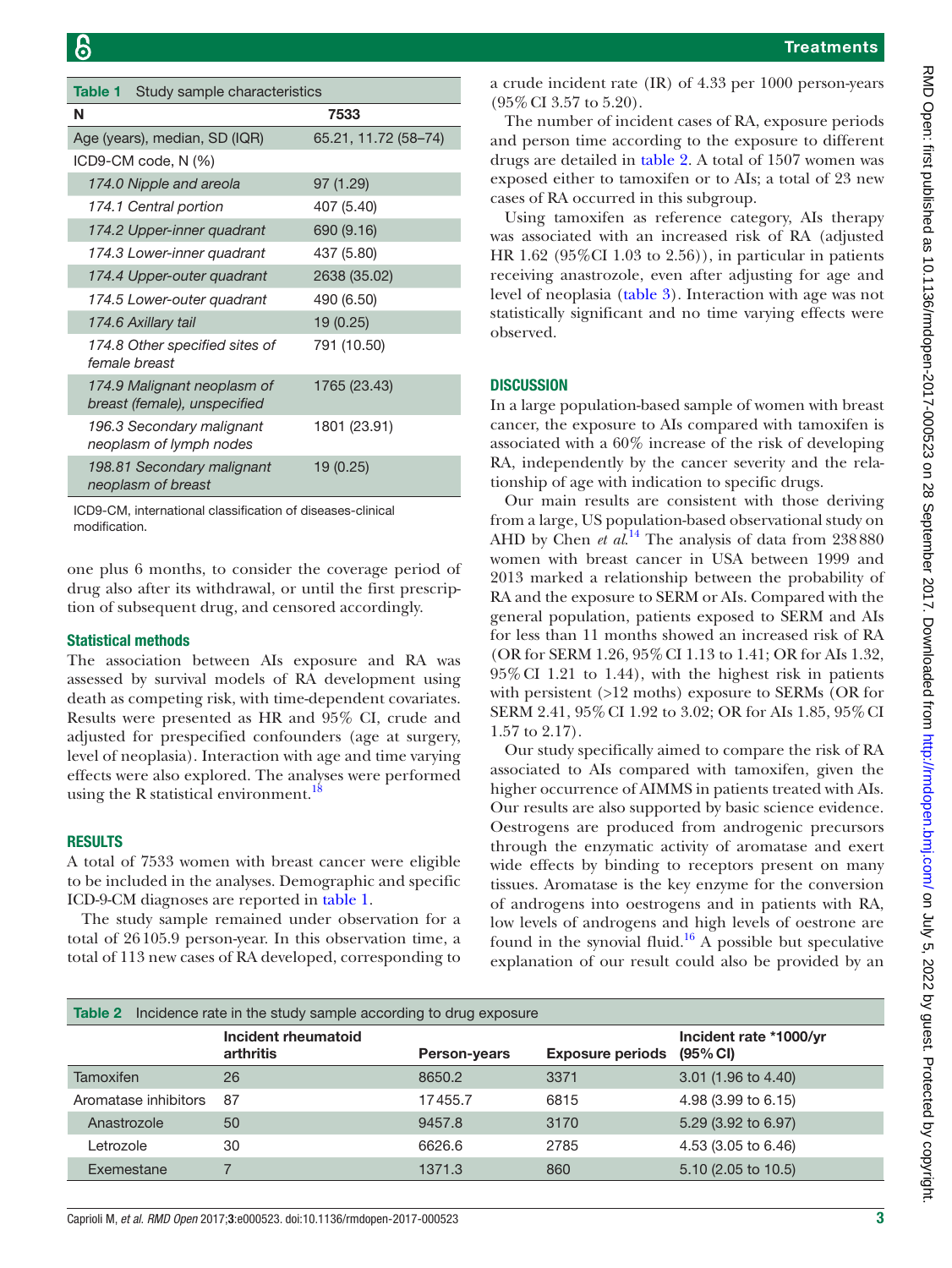|                      | <b>Crude HR</b>     | Adjusted HR (95% CI)* | <b>Competitive risk adjusted</b><br>HR (95% CI)*† |  |
|----------------------|---------------------|-----------------------|---------------------------------------------------|--|
| <b>Tamoxifen</b>     | Reference           | Reference             | Reference                                         |  |
| Aromatase inhibitors | 1.67 (1.08 to 2.60) | 1.64 (1.04 to 2.58)   | 1.62 (1.03 to 2.56)                               |  |
| Anastrozole          | 1.77 (1.10 to 2.85) | 1.73 (1.06 to 2.81)   | 1.75 (1.07 to 2.86)                               |  |
| Letrozole            | 1.51 (0.89 to 2.56) | 1.49 (0.87 to 2.56)   | 1.47 (0.86 to 2.51)                               |  |
| Exemestane           | 1.78 (0.76 to 4.17) | 1.75 (0.74 to 4.16)   | 1.47 (0.63 to 3.43)                               |  |
|                      |                     |                       |                                                   |  |

<span id="page-3-2"></span>Table 3 Hazard ratios of development of rheumatoid arthritis according to drug exposure

\*Adjusted for age at the beginning of the exposure period, level of neoplasia.

†Competing risk survival model.

experimental study on mouse models of human RA, in which the administration of anastrozole significantly increased the severity of arthritis. Anastrozole induced increased levels of proinflammatory cytokines and decreased levels of interleukin (IL)-4, IL-10 secretion, it suppressed the differentiation of naive T cells to T reg cells and blocked the balance of IgG2a/IgG1 in peripheral blood.<sup>19</sup>

This study has several limitations. The identification of women with breast cancer is limited to those undergoing mastectomy during the observation period, possibly leading to a slight selection of our study population. Drug exposure is only indirectly evaluated based on the drug delivery, which could over estimate the true exposure to the drug due to incomplete adherence. However, the attribution of RA cases to the period of drug coverage makes plausible the association between drug and outcome.

Several factors, and age in particular, influence prescription of a specific drug and the likelihood of developing RA. Tamoxifen is currently most commonly indicated in premenopausal women, which have a low incidence of RA. In line with this consideration, after adjusting for age, the HR for AIs decreased, unmasking this possible confounding. Further interaction between age and drugs has been explored. In particular, cancer severity is an important factor that may influence survival and therefore the probability to develop RA. Applying survival models for competing risks, the influence on mortality is controlled in the analyses, although the probability of diagnosing RA in late stages of cancer is reasonably lower than in patients in cancer remission. The attribution of the events to the drug to which the patients was concurrently exposed by covariates helped in controlling this potential confounding. However, carry-over effect is still possible in patients switching for one drug.

The diagnosis of RA is based on administrative variables and prone to high misclassification. In a previous study, we measured misclassification of AHD for the identification of RA at population level, $^{17}$  $^{17}$  $^{17}$  validating its application in the database we used for these analyses and showing an accuracy consistent with other literature data, allowing this algorithm to be valid (in terms of accuracy) to estimate disease burden. Furthermore, misclassification is not likely to be different in different drug

exposure levels. Finally, though this is a population-based study including a large sample size, RA occurrence is a rare event and the study is not adequately powered to detect small effect sizes. For this reason, the observed increase of the risk of RA (about 60%) attributed to AIs should be confirmed in subsequent studies.

Our study strengthens the body of evidence on the AI-induced musculoskeletal symptoms, suggesting that an increased risk of RA might be present in women treated with AIs. A careful examination and strong interaction between oncologists and rheumatologist are recommended to achieve a correct diagnosis and optimise the management of AI-induced musculoskeletal symptoms.

Acknowledgements The authors are grateful for the support to the Italian Society of Rheumatology.

Contributors Study concept and design: MC, CAS. Data curation and formal analysis: GC. Investigation: CAS. Methodology: GC, CAS. Statistical analysis: GC, CAS, MC. Drafting of the manuscript: MC. Critical revision of the manuscript for important intellectual content: GS, CAS, ES. All the authors were involved in the interpretation of data and have read and approved the final manuscript.

Funding This study is supported by the Italian Society for Rheumatology.

Competing interests None declared.

Ethics approval The access to the data was granted by the General Directorate of Health for the purpose of the RECord linkage on Rheumatic Diseases (RECORD) study protocol of analysis, in accordance with national ethical requirements. The protocol was approved by the local ethical committee of the Pavia University Hospital.

Provenance and peer review Not commissioned; externally peer reviewed.

Data sharing statement All data regarding this study have been used for this manuscript only. No other unpublished data from this study are available. These data are available only after specific request to the authors.

Open Access This is an Open Access article distributed in accordance with the terms of the Creative Commons Attribution (CC BY 4.0) license, which permits others to distribute, remix, adapt and build upon this work, for commercial use, provided the original work is properly cited. See: [http://creativecommons.org/](http://creativecommons.org/licenses/by/4.0/) [licenses/by/4.0/](http://creativecommons.org/licenses/by/4.0/)

© Article author(s) (or their employer(s) unless otherwise stated in the text of the article) 2017. All rights reserved. No commercial use is permitted unless otherwise expressly granted.

#### **References**

- <span id="page-3-0"></span>1. Shanmugam VK, McCloskey J, Elston B, *et al*. The CIRAS study: a case control study to define the clinical, immunologic, and radiographic features of aromatase inhibitor-induced musculoskeletal symptoms. *[Breast Cancer Res Treat](http://dx.doi.org/10.1007/s10549-011-1849-8)* 2012;131:699–708.
- <span id="page-3-1"></span>2. Niravath P. Aromatase inhibitor-induced arthralgia: a review. *[Ann](http://dx.doi.org/10.1093/annonc/mdt037)  [Oncol](http://dx.doi.org/10.1093/annonc/mdt037)* 2013;24:1443–9.